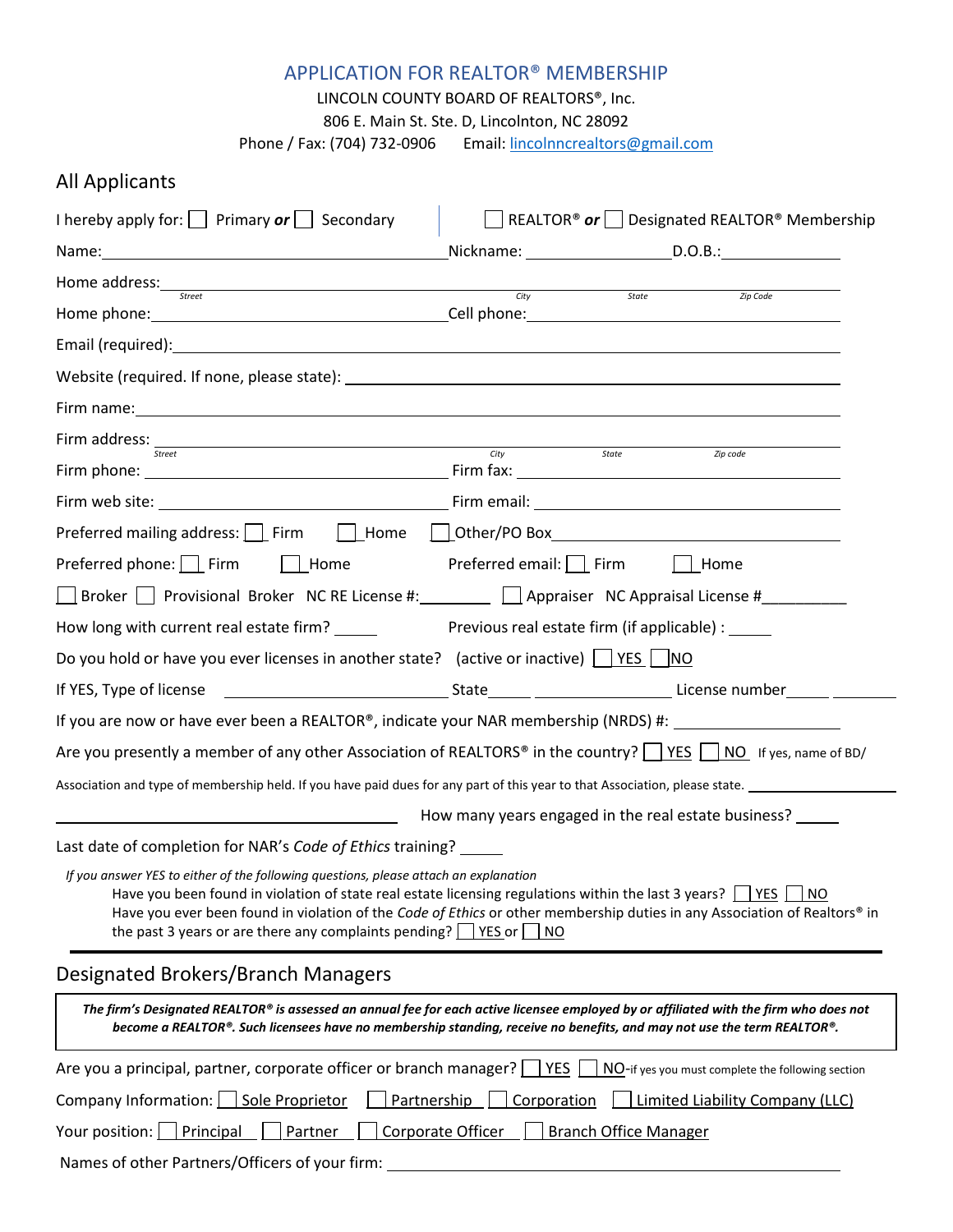| Designated Brokers/Branch Managers (cont'd)                                                                                                                                                                        |  |
|--------------------------------------------------------------------------------------------------------------------------------------------------------------------------------------------------------------------|--|
| Is the Firm Address, as stated, your principal place of business?     YES     NO If not, or if this is a branch office, please                                                                                     |  |
| indicate & give address                                                                                                                                                                                            |  |
| If you answer YES to either of the following questions, please attach an explanation<br>Has your firm been found in violation of state real estate licensing regulations in the last 3 years? $\Box$ YES $\Box$ NO |  |